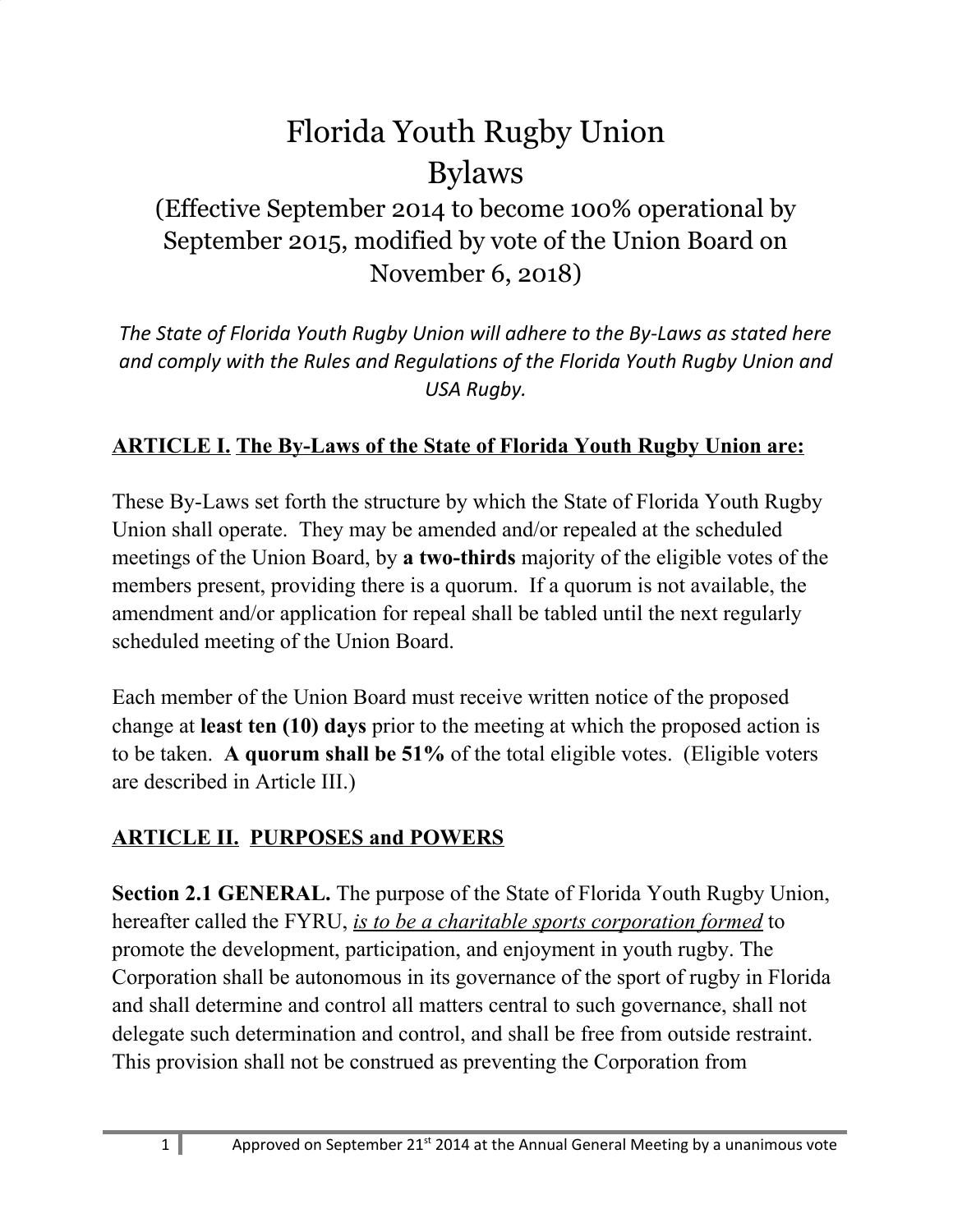contracting with third parties for administrative assistance and support in connection with its purposes. Specifically defined as:

**Section 2.1 PURPOSES.** The Corporation is organized exclusively for the purposes as defined and limited by Section 501(c)(3) of the Internal Revenue Code of 1986, as amended (or any corresponding provision of any future United States Internal Revenue Law) and, in furtherance thereof and not in limitation thereof:

(a) To establish State goals for youth athletic activities related to the sport of rugby and encourage the attainment of those goals;

(b) To coordinate and develop youth athletic activity in the State of Florida directly relating to the sport of rugby, and to foster productive working relationships among organizations active in the sport of rugby;

(c) To exercise exclusive jurisdiction over the youth rugby in the State of Florida, in championships and other competitions;

(d) To promote and support athletic activities in the youth rugby involving the State of Florida and other States/Countries;

(e) To promote and encourage physical fitness and public participation in rugby;

(f) To assist organizations and individuals concerned with sports in the development of youth rugby training;

(g) To protect the opportunity of and encourage and provide assistance to any athlete, coach, trainer, manager, administrator, or official to participate in rugby without discrimination on the basis of race, color, religion, age, gender, sexual orientation, national origin, or physical handicap;

(h) To establish rules regarding eligibility for participation by individuals in youth rugby competition on a local and regional;

(i) To provide for the swift and equitable resolution of conflicts and disputes involving youth athletic competition in the sport of rugby;

(j) To foster the development of partnership athletic facilities for use by athletes training for competitions in rugby and assist in making such facilities available to the athletes;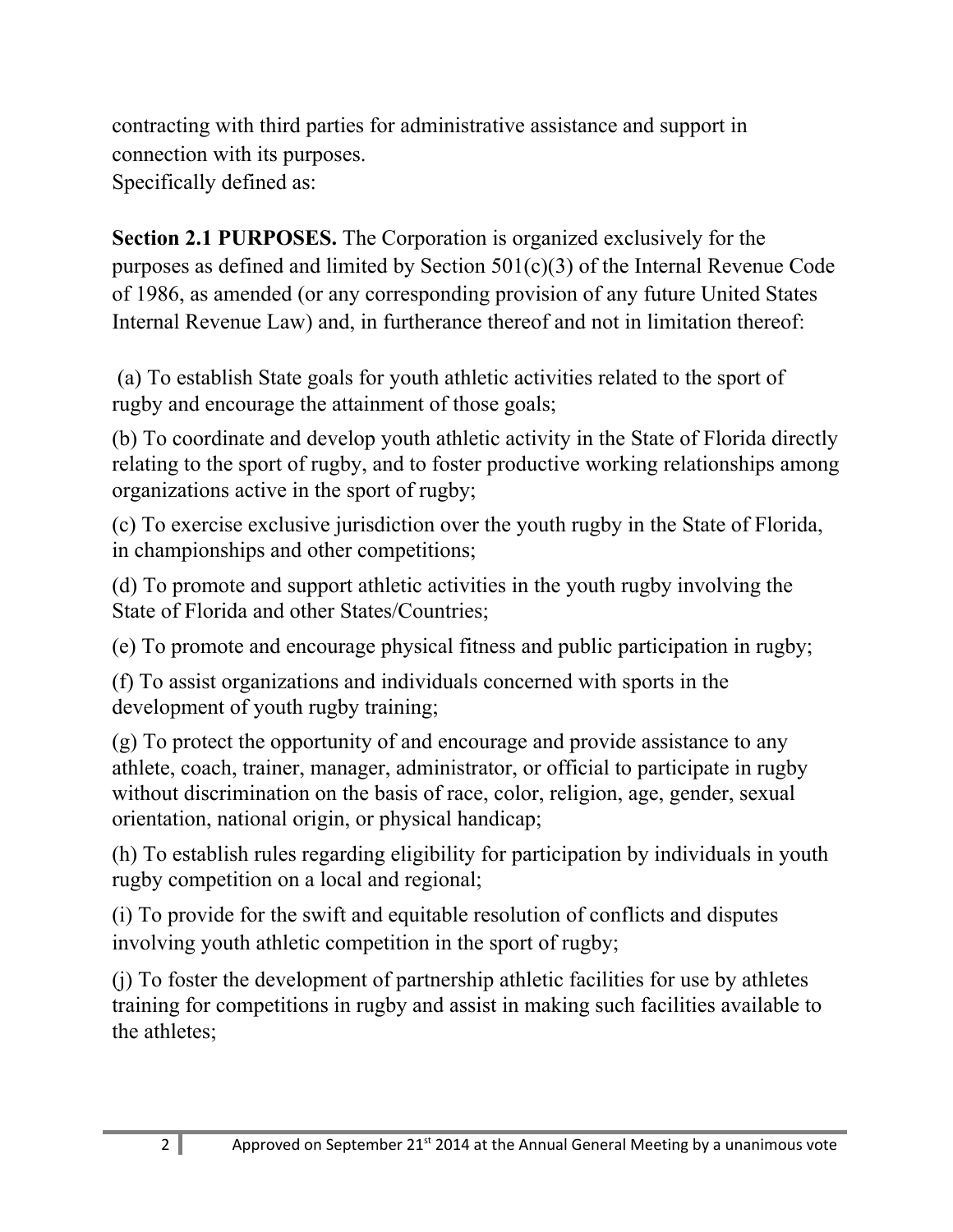(k) To provide and coordinate technical information on physical training, equipment design, coaching and performance analysis of youth rugby;

(l) To encourage and support research, development, and dissemination of information in the areas of sports medicine and sports safety related to the sport of rugby;

(m) To encourage donations to the Union for the above purposes, to raise funds when insufficient funds are available from dues and grants, and to hold fund raising events to further the development of rugby in Florida.

**Section 2.3 POWERS.** In addition to (and not in limitation of) the powers granted to the Corporation under its Certificate of Incorporation and pursuant to the laws of the state of its incorporation, the Corporation shall be empowered to:

(a) Represent the State of Florida in relations with appropriate national and international sports federations, organizations or committees;

(b) Serve as the coordinating body for the sport of youth rugby in the State of Florida;

(c) Exercise jurisdiction over incoming teams and tours activities in rugby and sanction such competition held in the State of Florida and establish rules, procedures, and fees for the sanctioning of any such events;

(d) Conduct and/or coordinate amateur athletic competition in the sport of youth rugby, all championships, including but not limited to local and regional competitions and championships, in the State of Florida;

(e) Establish procedures for the determination of eligibility and disciplinary standards for participation in competitions and championships;

(f) Designate and select individuals and teams to represent the State of Florida in national and international competition in the sport of rugby and certify, in accordance with the rules of USA Rugby, the eligibility of such individuals and teams;

**Section 2.3 WORLD RUGBY RULES.** FYRU shall automatically adopt all Laws of the Game as may be promulgated by World Rugby from time to time, without any further action required by the Board of Directors, or any officer or committee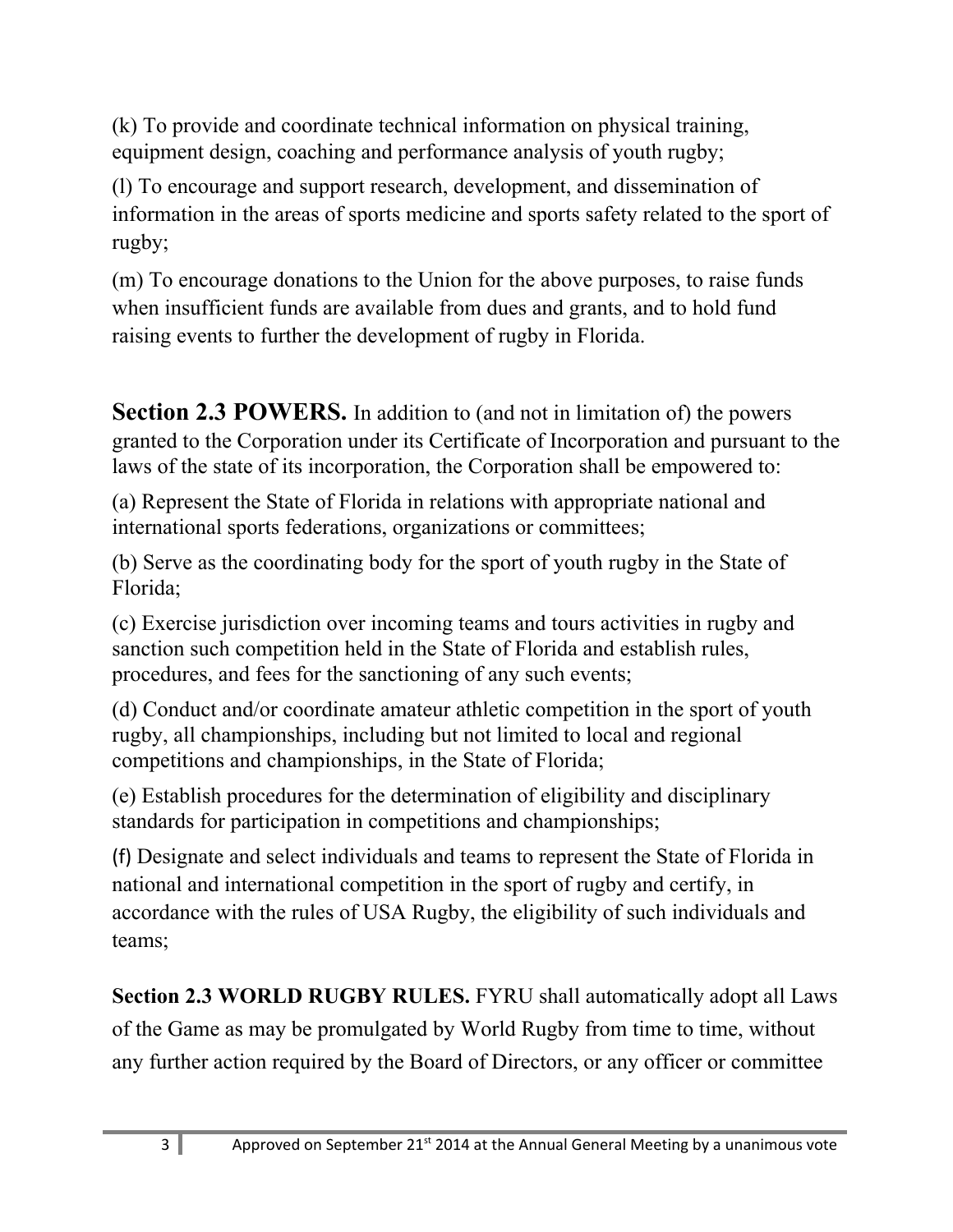of USA Rugby. USA Rugby will publicize any such Law changes. Local Union variations may be adopted as presented by committee and voted on by the Board.

#### **ARTICLE III. UNION BOARD**

**Section 3.1. Authority and Powers**. Subject to the rights of the Members and any limitations set forth elsewhere in these Bylaws or the Certificate of Incorporation of the Corporation, the affairs of the Corporation shall be under the general direction of a Board of Directors (also referred to herein as the "Board"), which shall administer, manage, preserve, and protect the property of the Corporation.

The role, powers and duties of the Board shall be to make policy for the Corporation as the State Youth Governing Body of the sport of rugby consistent with the goals and objectives stated within these Bylaws, to determine the membership of the Corporation as set forth herein, to recommend all dues and fix all fees to be paid by the members of the Corporation, to raise funds for the use and benefit of the Corporation, and to oversee implementation of policy of the Corporation.

Further specific powers and responsibilities of the Board include, without limitation:

(a) To formulate (in consultation with management) and monitor the implementation of the strategic plan of the Corporation;

(b) To approve and monitor the implementation of the annual business plan, operational plan, and budgets;

(c) To appoint, evaluate, and, if necessary, remove the General Manager.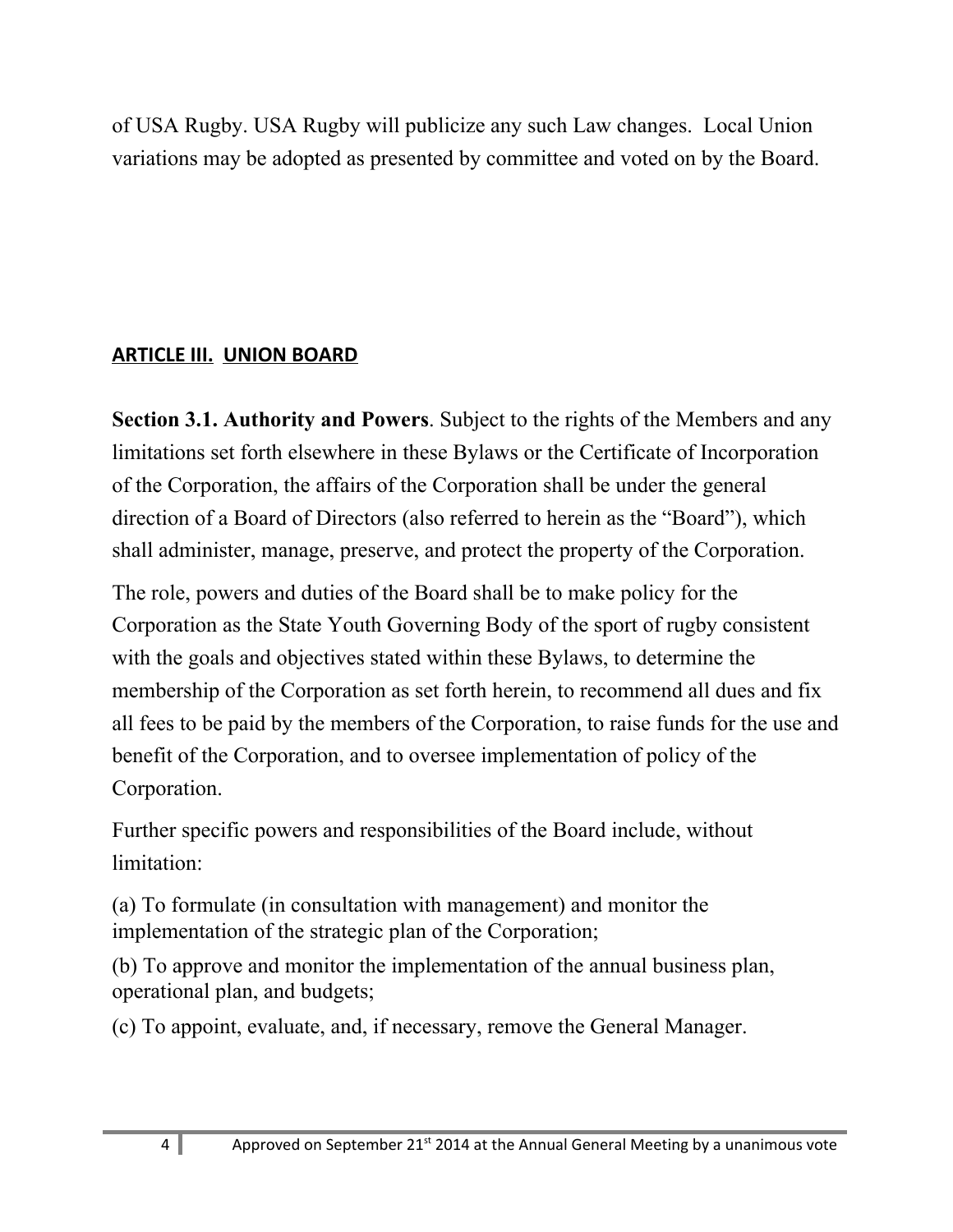(d) To oversee the election of and activities of the standing and ad hoc committees, sub-committees and advisory groups of the Corporation;

(e) To formulate and implement sound corporate governance practices and to ensure that the Corporation acts ethically and adheres to high standards of corporate behavior;

(f) To provide for the preservation and effective use of the assets of the FYRU so as to ensure the long-term viability of the organization and the availability of its resources, when needed;

(g) To ensure that the Corporation's financial statements are true, fair, and compliant with law and to provide for an annual independent audit of the financial statements;

(h) To ensure that appropriate codes and policy frameworks exist to promote effective governance of FYRU through clear, written, and regular review and updating of:

(i) The policies of the FYRU;

(ii) Strategic and annual operational plans and business plans.

(iii) Standing orders and terms of reference for committees and special advisory groups;

(iv) Procedures and protocols for the operation of any FYRU associated entities;

(v) Clearly defined and delegated powers/limits of authority for decision making

for the Board, committees, management, and employees;

(vi) Risk management and audit policies

**Section 3.2. Number and Qualifications**. The Board shall consist of five (5) voting Directors. The Board shall be composed of persons with a broad matrix of financial, legal, commercial, marketing, sports business skills, international rugby experience, and contacts. Directors shall be elected without regard to race, color, religion, age, gender, sexual orientation, national origin, or physical handicap. All Directors shall be Individual Members of the Corporation. No paid employee of the Corporation shall be eligible to serve as a Director.

**Section 3.3. Terms.** Each At-Large Director shall serve for a term of four (4) years or until such Director's successor has been duly elected and qualified or until the Director's earlier death, resignation, or removal.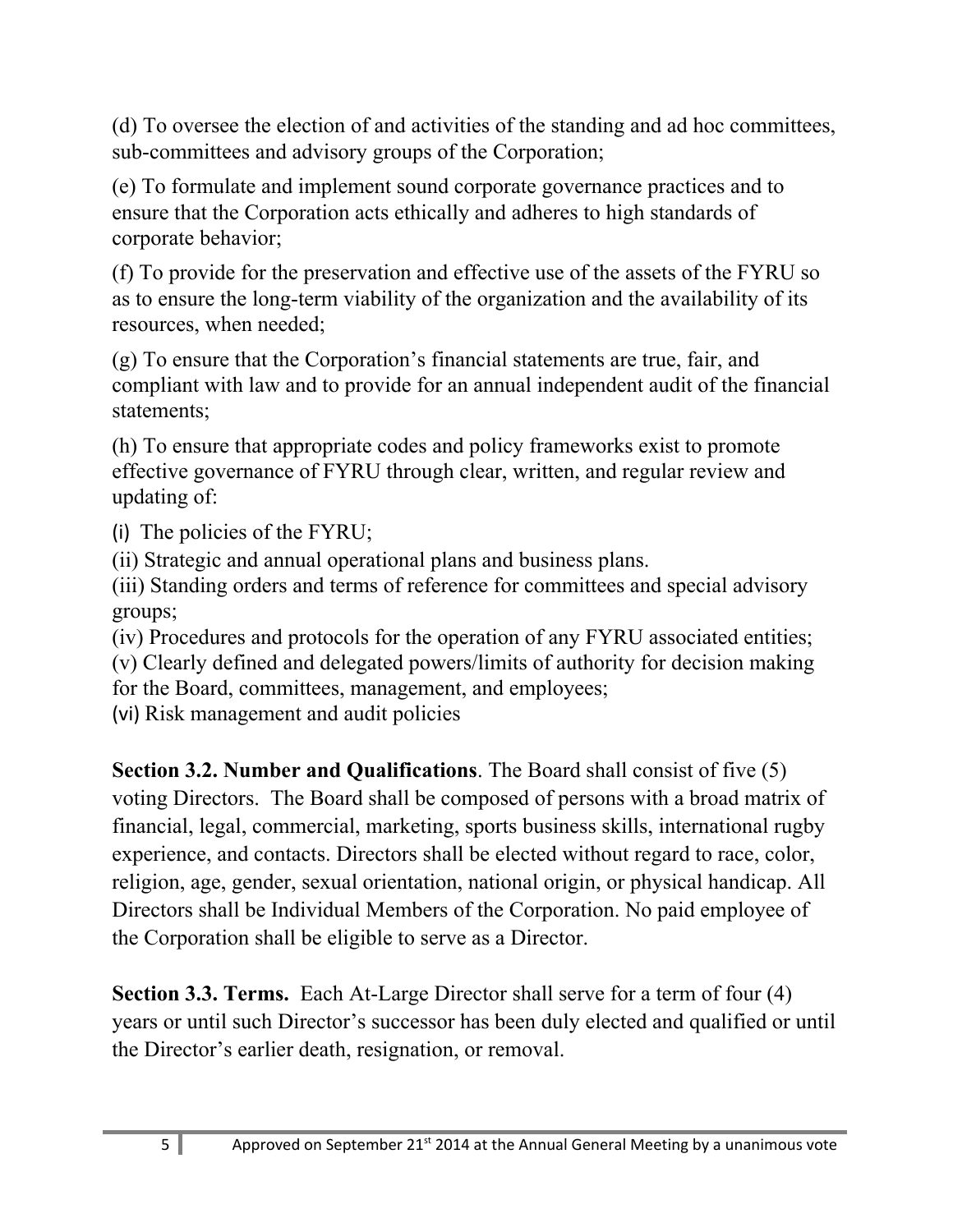#### **Section 3.4. Nomination and Election**.

- (a) At-Large Directors. The At-Large Directors shall be (a) nominated by the Board at least forty-five (45) days prior to the annual meeting of the Members or other meeting of the members called for the purpose of electing Directors. An open call for candidates will be sent out by the Board and posted on the Florida Union website; (b) elected by the members by a simple majority vote at such meeting; The Board shall nominate two or three people for each vacant position or for each position the term of which is due to expire in such year. The Members shall elect or refuse to elect one person nominated by the Board for each vacant position, but may not elect any person not nominated by the Board. If the Members do not elect one or more of the nominated persons, the Board shall subsequently present to the Members new nominations for such positions for election.
- (b) Chairman. The Chairman will be elected by a vote of a majority vote of the Directors. A Chairman will serve a term of two (2) years from the date of his election, and will be eligible to serve a maximum of one (1) additional term.
- (c) Disciplinary Committee. The General Manager will propose three (3) candidates to serve on the FYRU Disciplinary Committee. The candidates will be approved by a simple majority vote of the Directors. Each Discipline Committee member will serve a two (2) year term. If a Discipline Committee member resigns, dies, or is unable to fulfill their term, the General Manager will nominate a replacement who will then serve a full, two (2) year term.

**Section 3.5. Vacancies**. In the event of the death, resignation, or removal of a Director, such Director shall be replaced by a vote of the persons or body responsible for the election of such Director in the same manner required for the election of such Director. Each Director so elected shall serve for the unexpired portion of the term of the Director being replaced, and until the Director's successor is elected and qualified or until such Director's earlier death, resignation or removal. If such unexpired term is less than one-half (1/2) of the length of a full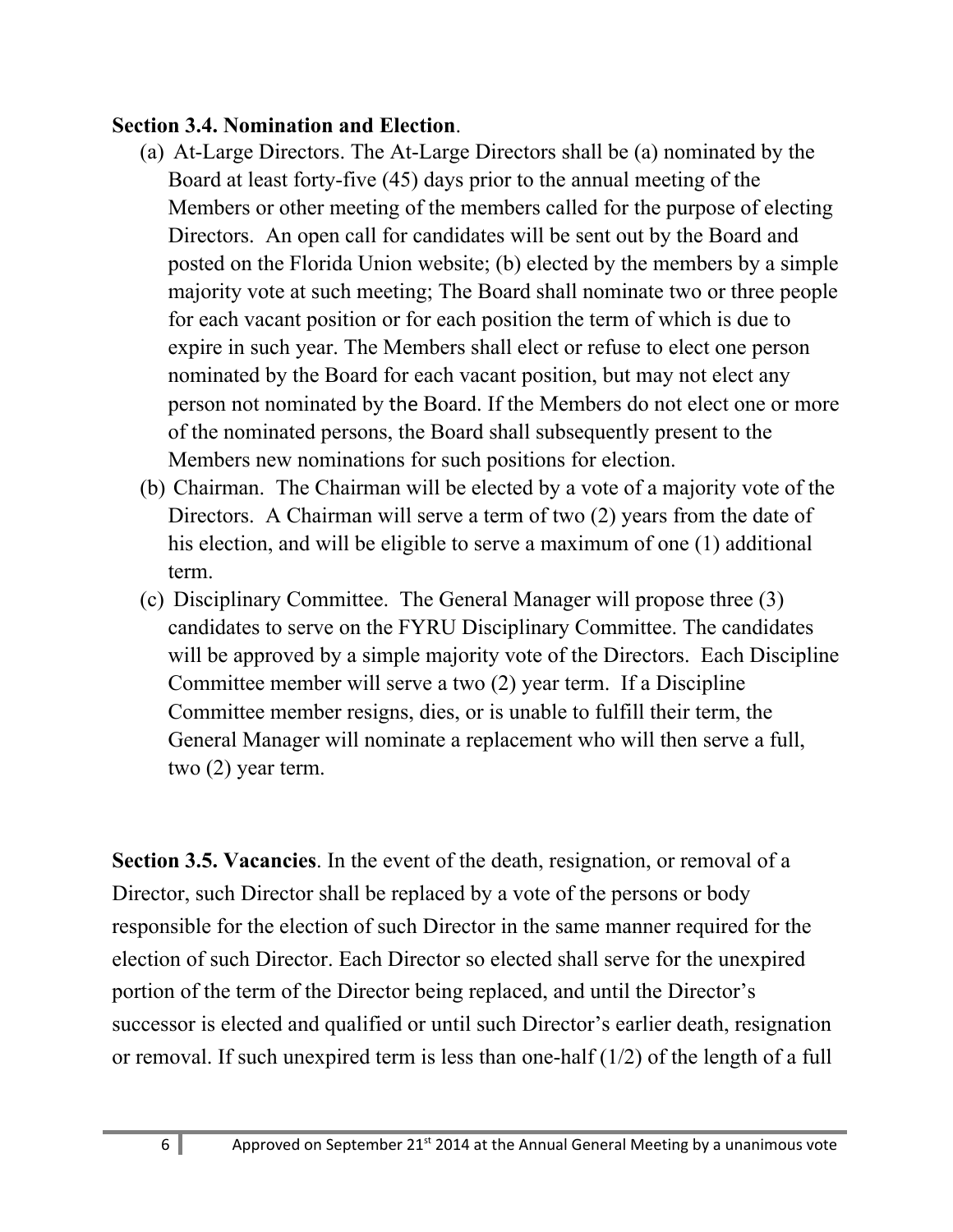term, such unexpired term shall not be counted toward the two-term service limit set forth in Section 5.3 of these Bylaws with respect to the Director elected to fill such vacancy. If such unexpired term is one-half  $(1/2)$  or more of the length of a full term, such unexpired term shall be counted as a full term with respect to the Director elected to fill such vacancy for purposes of said two-term service limit.

**Section 3.6. Resignation**. Any Director may resign at any time by giving written notice to the Chairman or the Board of Directors. Such resignation shall take effect at the time specified therein or, if no time is specified, at the time of acceptance of the resignation as determined by the Board.

**Section 3.7. Removal of Directors**. The entire Board of Directors or any individual Director with the may be removed from office for cause upon the petition of at least twenty-five percent (25%) of the members of the Union in office and the subsequent vote of at least 51% of the members of the Union in office. For purposes of this Section 3.7, "cause" shall mean the failure by the Director to carry out his/her duties or responsibilities as a Director or any action or inaction which, in the discretion of the members, materially and adversely affects or may affect the Corporation.

**Section 3.8. Compensation**. No compensation shall be paid to any Director for services as a Director but, at the discretion of the Board, a Director may be reimbursed for travel and actual expenses necessarily incurred in attending meetings and performing other duties on behalf of the Corporation.

**Section 3.9. Meetings**. The Board shall meet at least quarterly at dates and times established by the Board. One meeting designated by the Board shall be the annual meeting of the Board. Special meetings shall be called by the General Manager upon the order of the Chairman or at the written request of a number of Directors constituting a majority of the Directors then in office and entitled to vote. All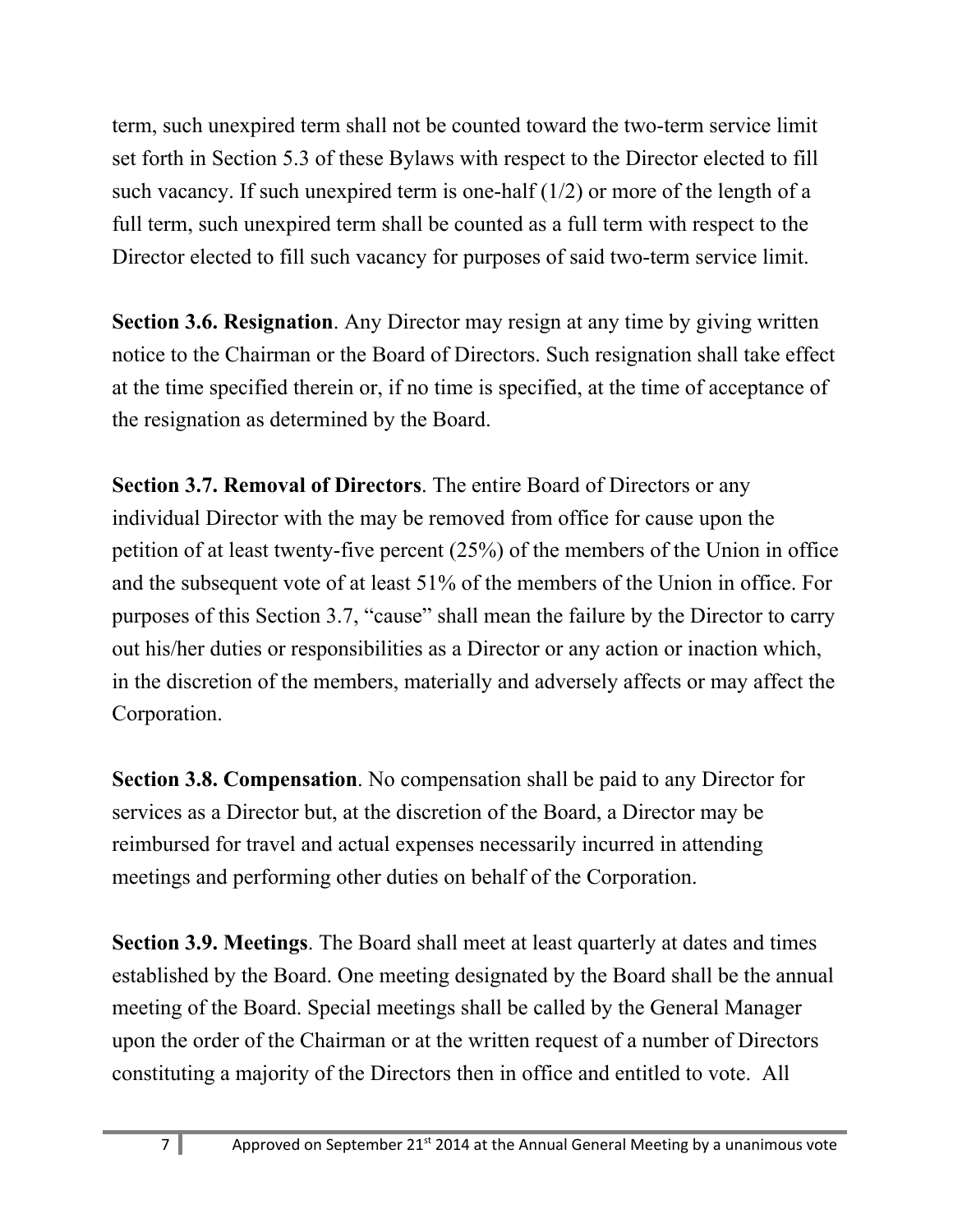meetings can be held by teleconference except for the annual meeting which should be held in person with the option of a two-way video conference set if a Board member cannot be physically present.

The Board shall constitute the FYRU governing body. It shall operate within the confines of these By-Laws and FYRU Rules and Regulations, and shall not assume any authority or responsibilities unless these By-Laws and Rules and Regulations are amended by the FYRU Board.

**Section 3.10. Voting.** Each club in good standing with the FYRU shall have one (1) vote (hereafter called the eligible vote). Votes may only be cast at a meeting by the 'members' present, and not by Proxy. A member may be deemed 'present' by electronic means of phone or e-mail during the meeting.

**Section 3.11. Fund Raising.** Each Board member will be responsible for contributing or raising a minimum of \$1,000 per year for the FYRU General Purpose Fund. If a Board member is unwilling or unable to meet this commitment, that Board member will be asked to resign.

#### **ARTICLE IV. STANDING OPPORATIONS & MANAGEMENT COMMITTEES**

**Section 4.1. Appointed Paid Employees.** The Board of Directors shall appoint and employ an General Manager to strategically lead and direct the Union's "Executive Office". The General Manager is to establish and implement goals, strategies, plans and policies at the direction and discretion of the Board of Directors. The General Manager is responsible for hiring and training new employees to the Executive Office. All new appointments require a final board approval before an employment contract can be enacted.

**Section 4.2. Appointed Volunteer Positions.** At the discretion of the Board of Directors the General Manager shall appoint all volunteer positions within the Executive Office including but not limited to; The Disciplinary Commitee, Referee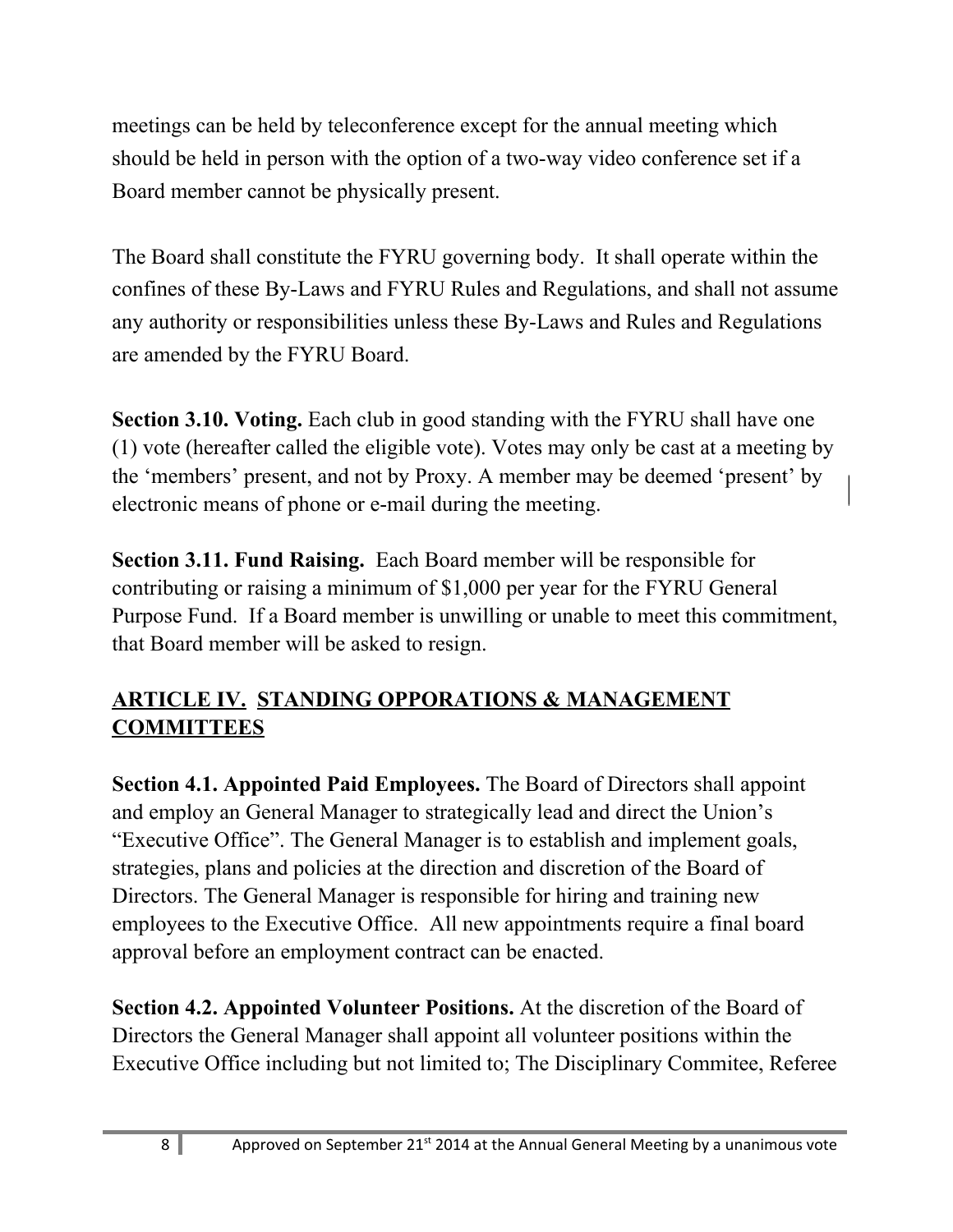Liaison, Director of High Performance Rugby, Director of Coaching and Director of Youth Rugby Development.

**Section 4.3. Elected Committees.** Each membership category shall have an elected Management Committee that is responsible to the members for the execution of the Leagues, Competitions, Rules and Eligibility for that membership group.

Standing Committees will have an elected Chairman and a representative from each member club shall serve on that committee. The committee members present will elect the Chairman of each committee who have a teams entered into the Conference.

The Standing Committees are;

- a). Boys High School Conference
- b). Girls High School Conference
- c). Boys Middle School and Youth Conference
- d). Girls Middle School and Youth Conference

## **Section 4.4. Appointed Committees**

The General Manager may recommend, and the Board approves**,** an Ad Hoc committee to formulate policy, execute programs as may be required to execute the Strategic plan. Any appointment must be a member in good standing of the Union, the Chair may co-opt members to that committee from inside or outside of the membership.

## **ARTICLE V. MEETINGS**

FYRU shall hold an annual meeting at a site designated by the Board.

## **ARTICLE VI. NEW CLUBS**

The General Manager can approve a new club to become an Associate Member of the Union and be eligible to participate in league play. However, this club will not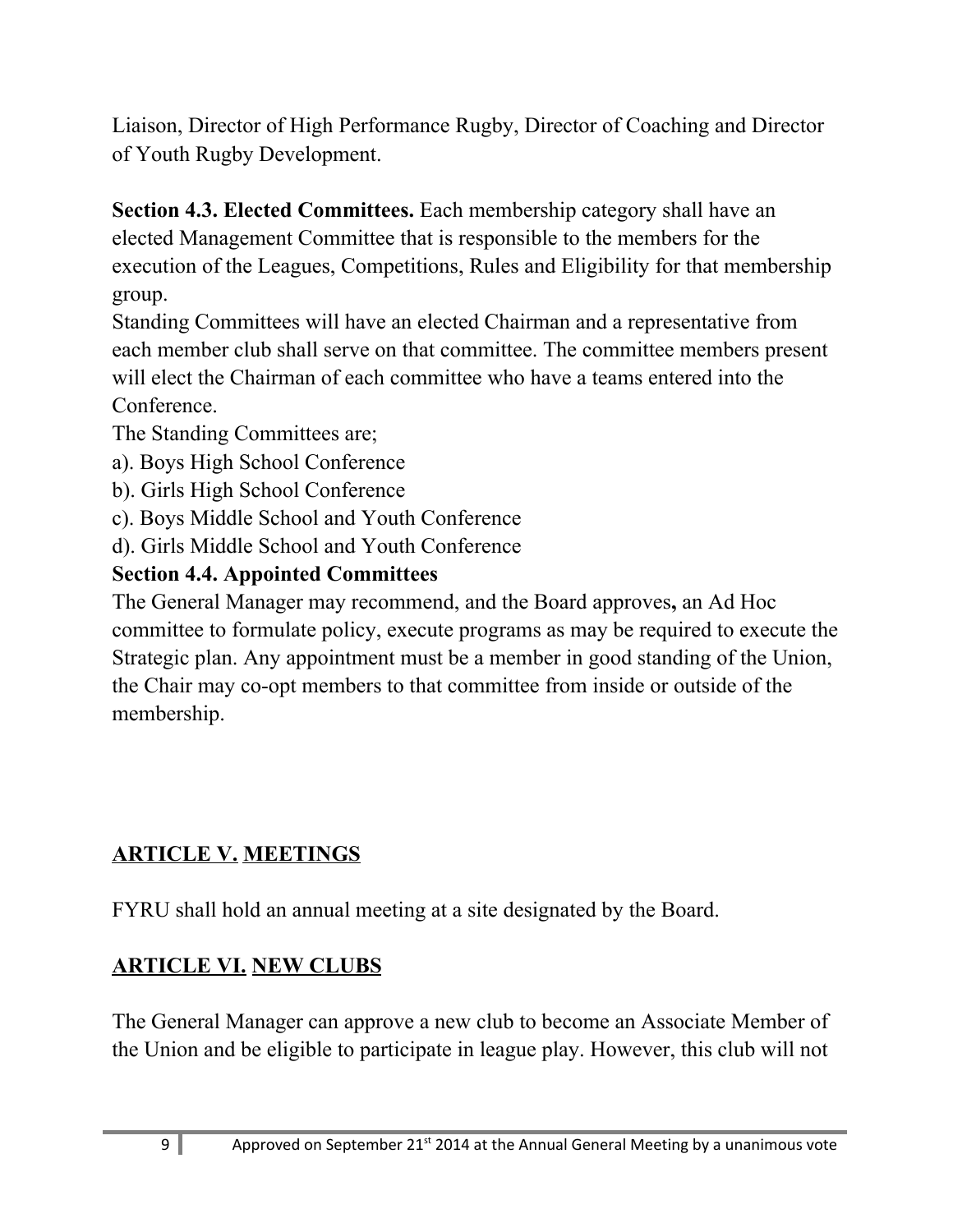be eligible to become full FYRU voting member until they are approved by a simple majority of the eligible votes.

## **ARTICLE VII. RULES OF OPERATION**

A. Each club shall be affiliated with and adopt the Rules and Regulations established by the Florida Youth Rugby Union.

B. Each affiliated club shall have jurisdiction over its internal affairs, except as herein provided. Each team shall take all precautions necessary to prevent disorder at games. Failure to comply with the World Rugby Charter and World Rugby Rule #20 on code of conduct shall be referred to the Board for appropriate action. C.

- 1. Any protests on games played within each club shall be handled by that individual club.
- 2. Protests on games played within the FYRU shall be presented to the FYRU Disciplinary Committee. No dispute or claim, protest and/or appeal shall be presented to, or defended by, this Union except by the member club's director or designated representative.

D.

- 1. Clubs or teams using a suspended or an unregistered player on their roster may be penalized, up to and including suspension from the Union.
- 2. Clubs using suspended or unregistered coach(s) on their contact games may be penalized, up to and including suspension from the Union.
- E. Home teams are responsible for providing the field of play.

F. FYRU shall establish a funds account to cover expenses generated by Union activities. Approval of the fees will require a majority vote by the Board.

G. Teams shall be established in accordance with FYRU Rules and Regulations in order to be eligible to compete with other clubs.

H. FYRU shall establish a calendar containing the dates for seasons and tournaments involving inter-club play.

I. Penalties for violation of FYRU By-Laws and FYRU Rules and Regulations shall be determined by a simple majority vote of the Executive Board.

J. The Union shall schedule or authorize a scheduling body for all inter-club games, both recreational and competition.